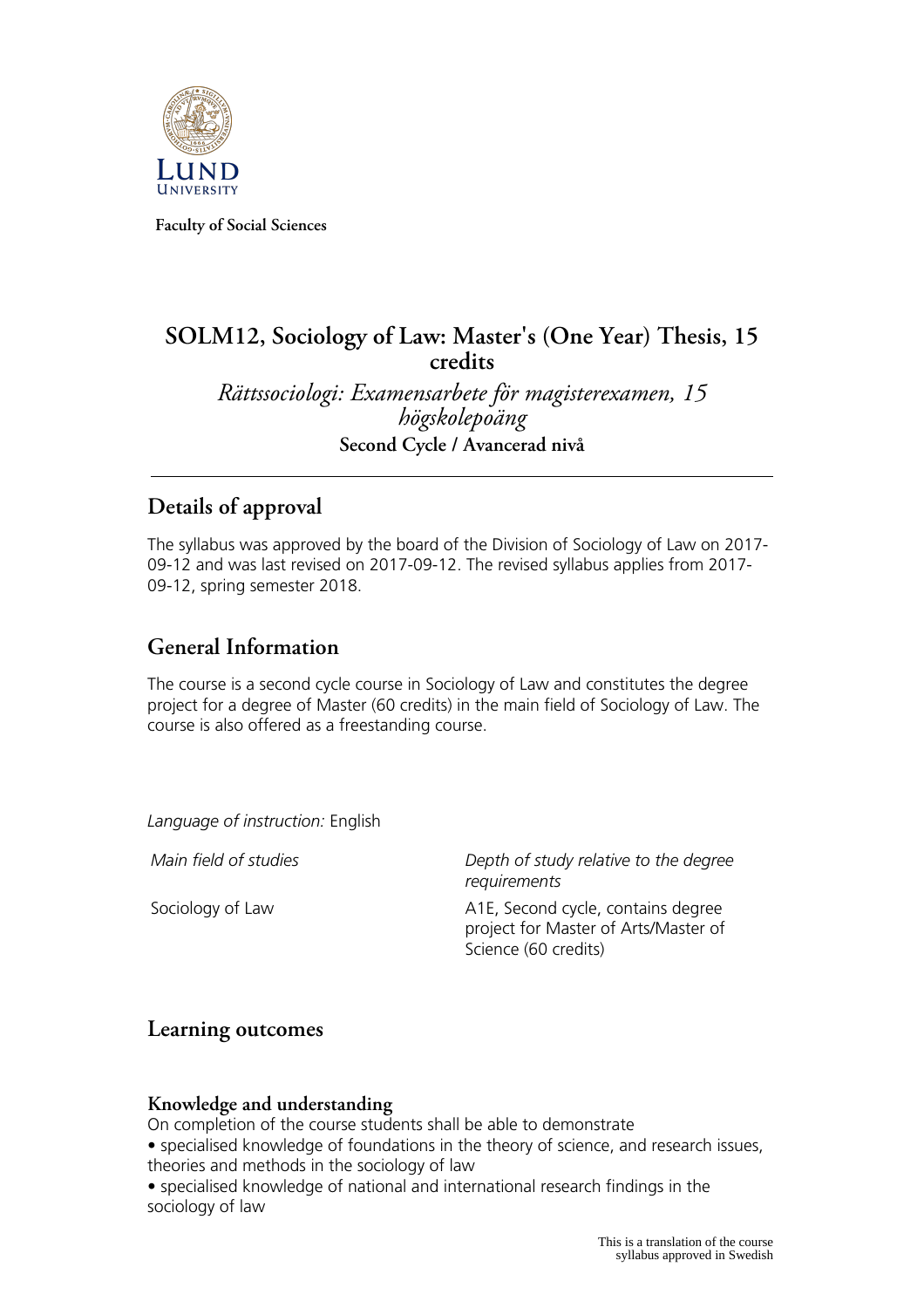• knowledge of scholarly communication

#### **Competence and skills**

On completion of the course students shall

• independently be able to formulate and investigate issues in the sociology of law and address them by means of theory and abstract reasoning

• be able to design and carry out investigations in the sociology of law within predetermined time frames

• be able to summarise, critically review, assess and provide constructive feedback on the research processes and completed investigations of others

• be able to communicate the results of learning and investigation processes in speech and writing

- be able to monitor knowledge development in the sociology of law
- be able to use appropriate citation techniques
- possess knowledge of scholarly communication and be able to monitor knowledge development in the sociology of law

#### **Judgement and approach**

On completion of the course students shall

• demonstrate a critical and scholarly approach to knowledge, learning and the core areas of the sociology of law: the norms and legal regulation of society

• be able to contribute to the group dynamics of learning and constructively form an integral part of a shared learning environment

• be able to reflect on the research process

#### **Course content**

The course involves students independently designing and completing a research project within the discipline of social sciences. The student is to identify a relevant issue from within the discipline of sociology of law, select methods, collect and process empirical material, select theoretical points of departure and analyse this material and present his/her findings in written form. The degree project is carried out under the supervision of a tutor who is assigned to the student by the Division of Sociology of Law. The supervisor advises the student and gives his/her viewpoints on the planning of the project, its execution and the presentation of its findings. At the same time, however, the work is an independent project and the student is responsible for the completion of the project.

### **Course design**

The student is to formulate subject ideas in a project plan at an early stage. The completed degree project is reviewed and discussed at a seminar.

The student is entitled to supervision. The Supervisor gives advice and feedback on the degree project. The student is responsible for completing the degree project. The hours of supervision are limited to the semester in which the student first registered for the course. Exceptions can be made if there are special grounds.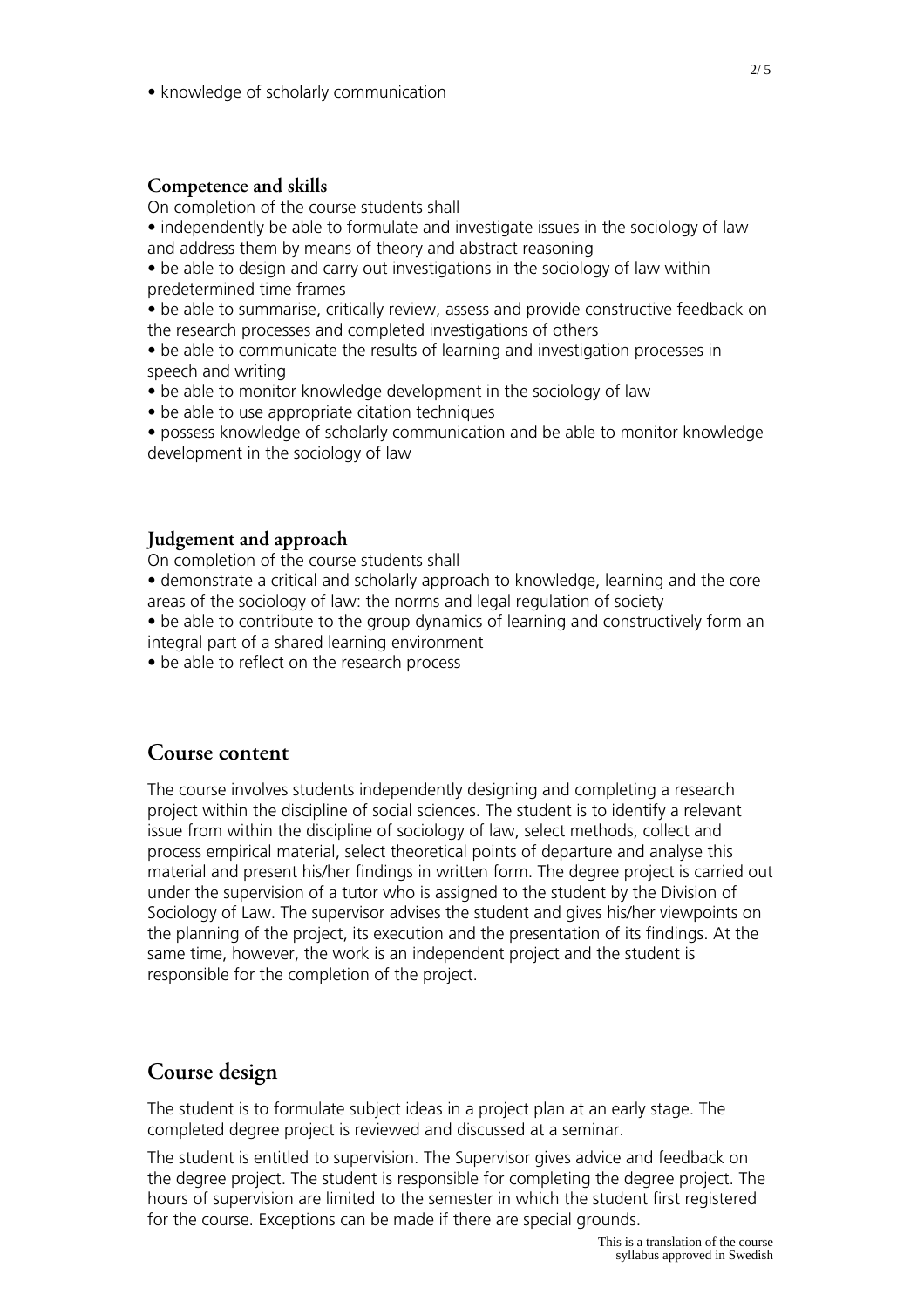#### **Assessment**

The assessment is primarily based on the completed degree project but to some extent on written submission in conjunction with the defence of the student's own project and on the student's critical review of other students' projects.

In connection with the course students are offered three examinations: a regular examination, a re-examination and one additional re-examination. Within one year after the course has undergone a major change or terminated, students are offered a minimum of two additional re-examinations. Thereafter, more examinations are offered but in accordance with current course content.

The degree project is to be registered in an Open Access database belonging to Lund University. Each student determines their own level of publication.

The examiner, in consultation with Disability Support Services, may deviate from the regular form of examination in order to provide a permanently disabled student with a form of examination equivalent to that of a student without a disability.

*Subcourses that are part of this course can be found in an appendix at the end of this document.*

#### **Grades**

Marking scale: Fail, E, D, C, B, A.

The highest grade is A and the lowest passing grade is E. The grade for a non-passing result is Fail. The student's performance is assessed with reference to the learning outcomes of the course. For the grade of E the student must show acceptable results. For the grade of D the student must show satisfactory results. For the grade of C the student must show good results. For the grade of B the student must show very good results. For the grade of A the student must show excellent results. For the grade of Fail the student must have shown unacceptable results.

At the start of the course students are informed about the learning outcomes stated in the syllabus and about the grading scale and how it is applied in the course.

#### **Entry requirements**

To be eligible for the course the student must have at least a Bachelor's degree including three semesters (90 credits) of studies in sociology of law or another subject of relevance to the course, e.g. sociology, law, political science, social work, or the equivalent.

Since the course is conducted in English, an advanced language proficiency in the English language is necessary (English B).

The students must also have at least 30 second-cycle credit in sociology of law theory or the equivalent and at least 15 second-cycle credits in social science methodology and/or in the theory of science.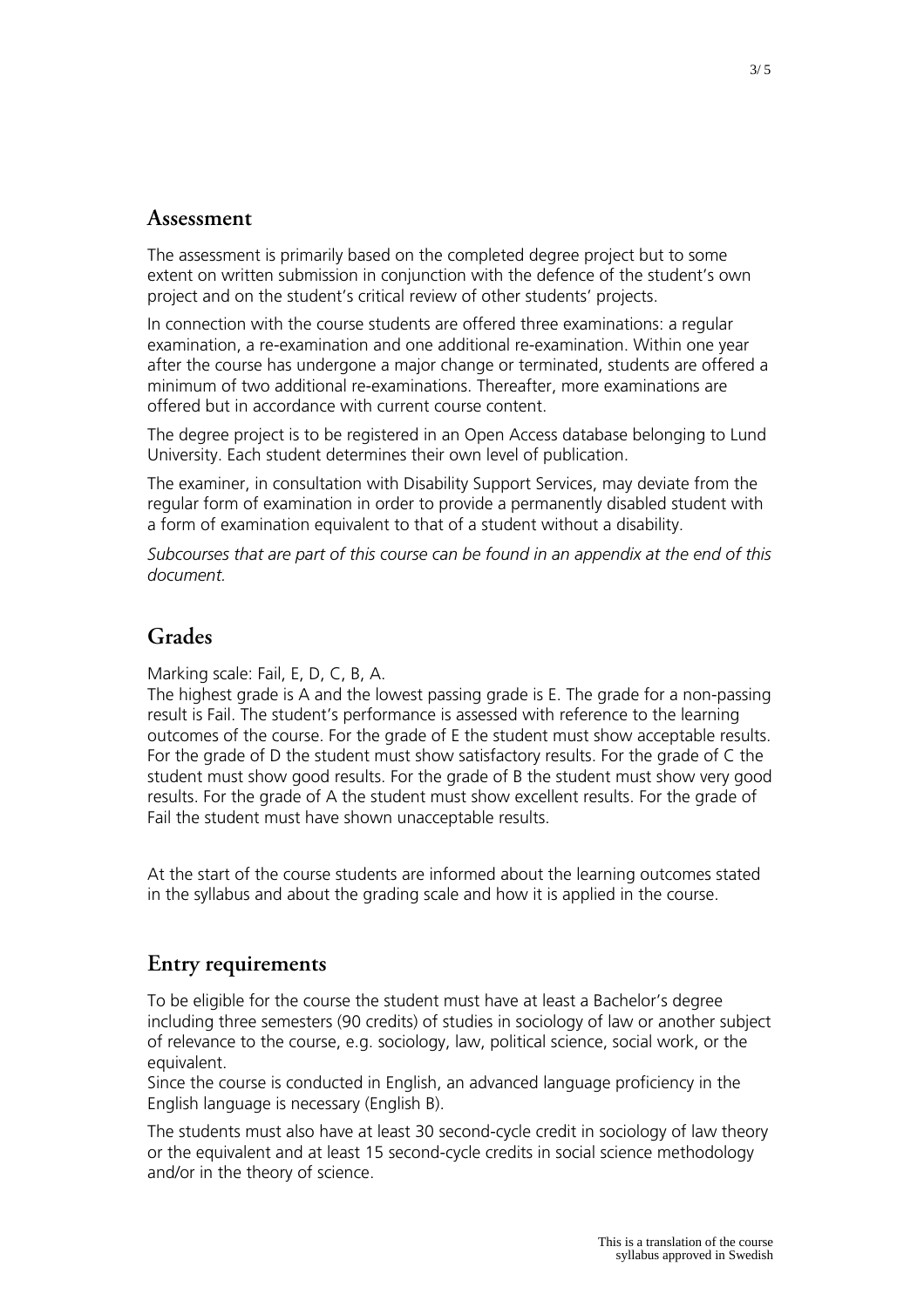## **Further information**

Literature is chosen in consultation with the supervisor.